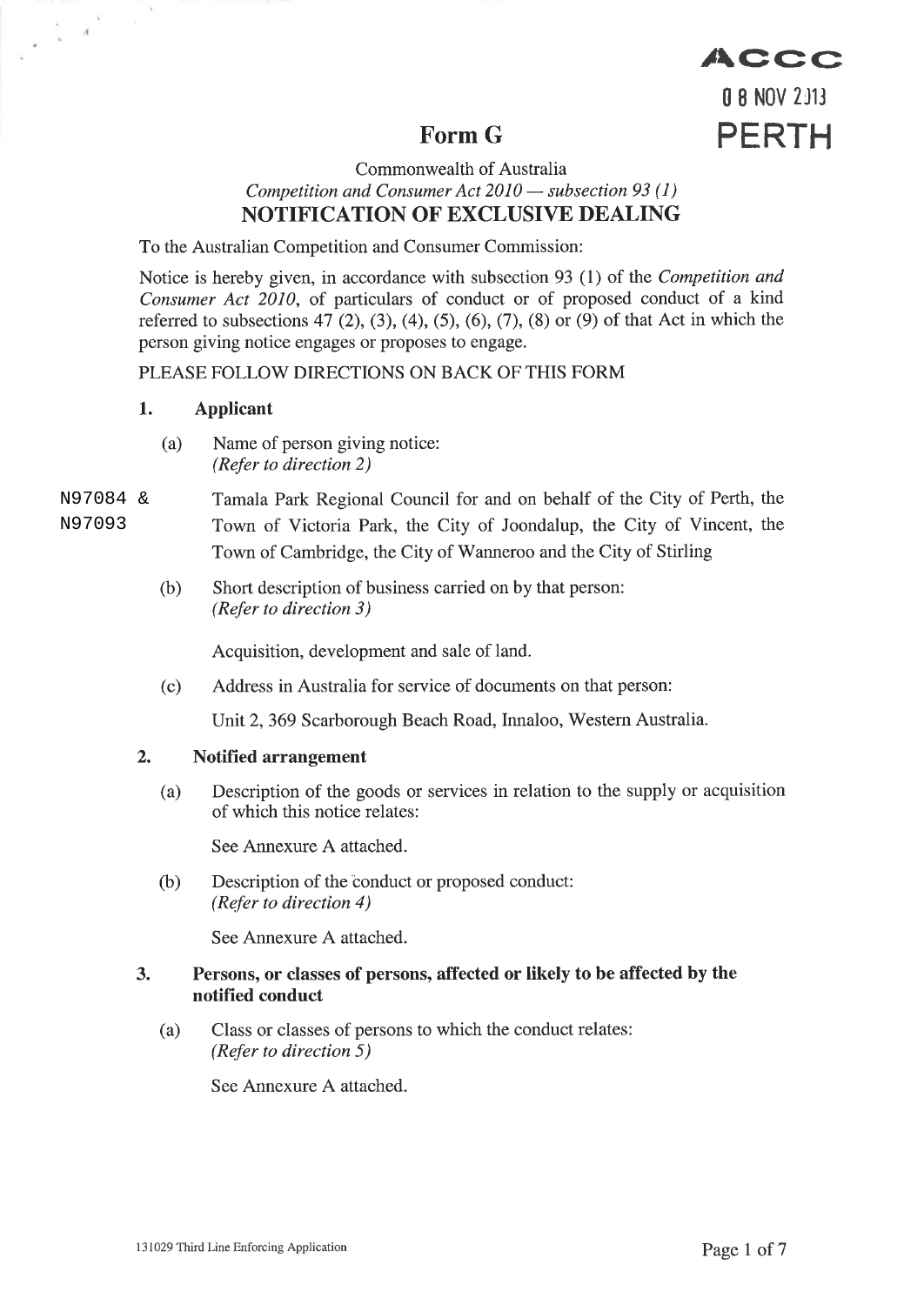- (b) Number of those persons:
	- (i) At present time:

Not known.

(ii) Estimated within the next year: (Refer to direction 6)

Not known.

(c) Where number of persons stated in item  $3$  (b) (i) is less than  $50$ , their names and addresses:

Not applicable.

#### 4. Public benefït claims

(a) Arguments in support of notification: (Refer to direction 7)

See Annexure A attached.

(b) Facts and evidence relied upon in support of these claims:

See Annexure A attached.

#### 5. Market definition

Provide a description of the market(s) in which the goods or services described at 2 (a) are supplied or acquired and other affected markets including: significant suppliers and acquirers; substitutes available for the relevant goods or services; any restriction on the supply or acquisition of the relevant goods or services (for example geographic or legal restrictions): (Refer to direction 8)

See Annexure A attached.

#### 6. Public detriments

(a) Detriments to the public resulting or likely to result from the notification, in particular the likely effect of the notified conduct on the prices of the goods or services described at 2 (a) above and the prices of goods or services in other affected markets: (Refer to direction 9)

See Annexure A attached.

(b) Facts and evidence relevant to these detriments:

See Annexure A attached.

 $\tilde{\mathcal{F}}$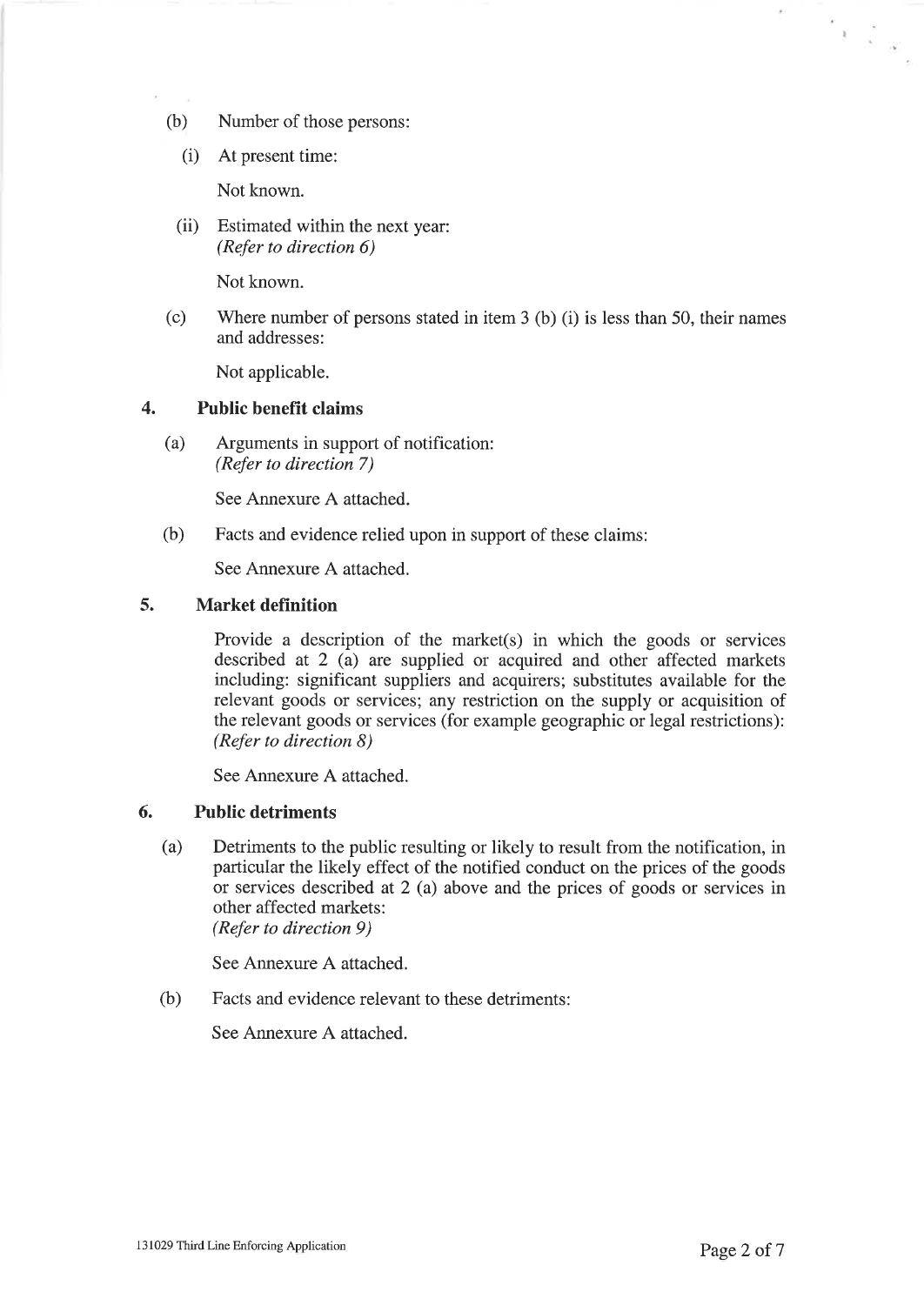#### 7. Further information

 $\frac{1}{2} - \frac{1}{2}$ 

Name, postal address and contact telephone details of the person authorised to provide additional information in relation to this notification:

Attention: Chief Executive Officer

Tamala Park Regional Council Unit2,369 Scarborough Beach Road INNALOO WA 6018 (PO Box 655, Innaloo,'WA 6918)

 $Dated$   $3|10|13$ 

Signed by/on behalf of the applicant

.WWW ..... (Signature) Arrop HNITHDA JO HN

(Full Name)

Tamala Park Regional Council (Organisation)

Chief Executive Officer (Position in Organisation)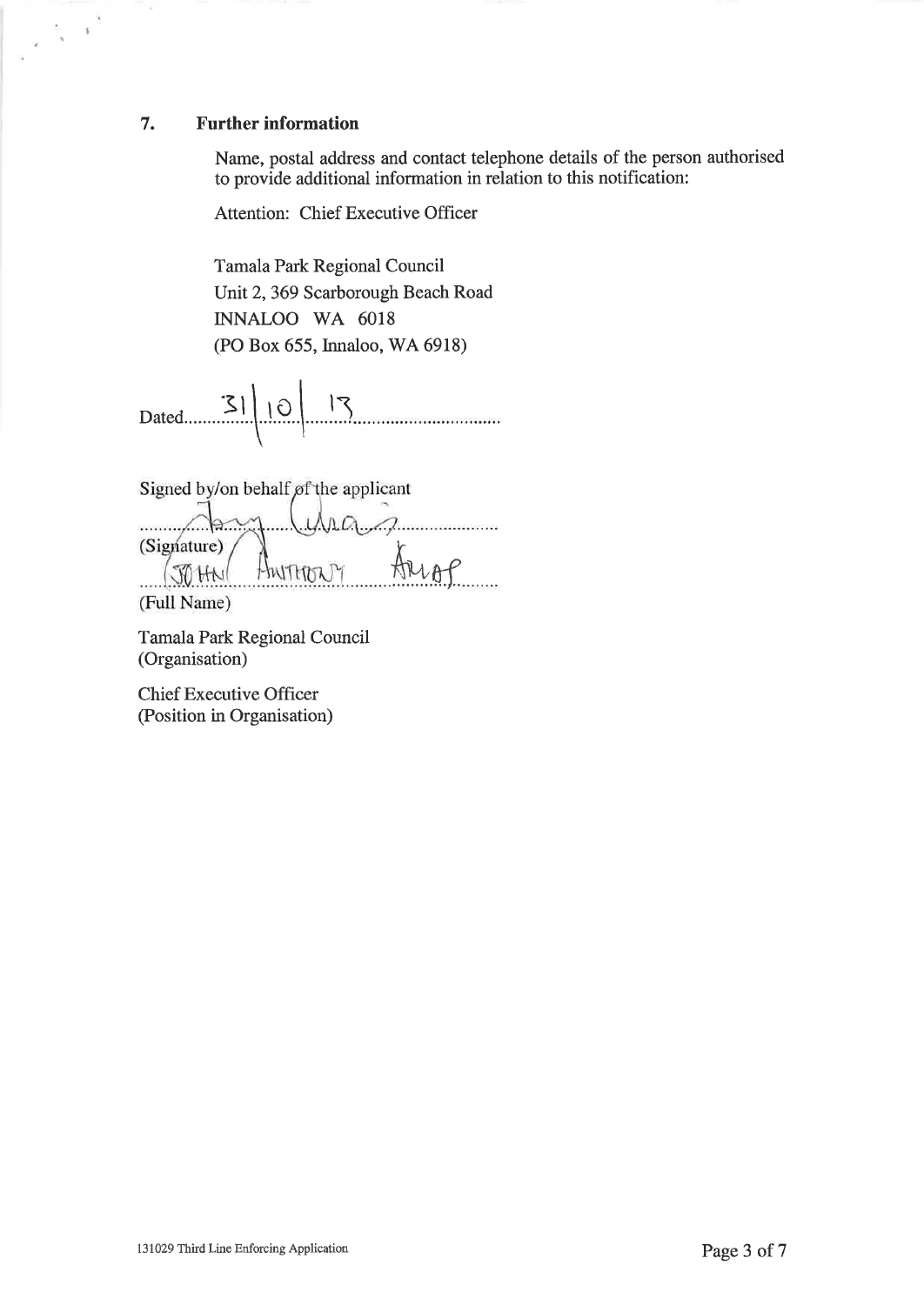#### DIRECTIONS

1. In lodging this form, applicants must include all information, including supporting evidence that they wish the Commission to take into account in assessing their notification.

Where there is insufficient space on this form to furnish the required information, the information is to be shown on separate sheets, numbered consecutively and signed by or on behalf of the applicant.

- 2. If the notice is given by or on behalf of a corporation, the name of the corporation is to be inserted in item 1 (a), not the name of the person signing the notice, and the notice is to be signed by a person authorised by the corporation to do so.
- 3. Describe that part of the business of the person giving the notice in the course of the which the conduct is engaged in.
- 4. If particulars of a condition or of a reason of the type referred to in section 47 of the Competítíon and Consumer Act 2010 have been reduced in whole or in part to writing, a copy of the writing is to be provided with the notice.
- 5. Describe the business or consumers likely to be affected by the conduct.
- 6. State an estimate of the highest number of persons with whom the entity giving the notice is likely to deal in the course of engaging in the conduct at any time during the next year.
- 7. Provide details of those public benefits claimed to result or to be likely to result from the proposed conduct including quantification of those benefits where possible.
- 8. Provide details of the market(s) likely to be affected by the notified conduct, in particular having regard to goods or services that may be substitutes for the good or service that is the subject matter of the notification.
- 9. Provide details of the detriments to the public which may result from the proposed conduct including quantification of those detriments where possible.

 $\infty$  .

 $\frac{e}{\left( \frac{e}{\varepsilon} - 1 \right)^{3}}$  .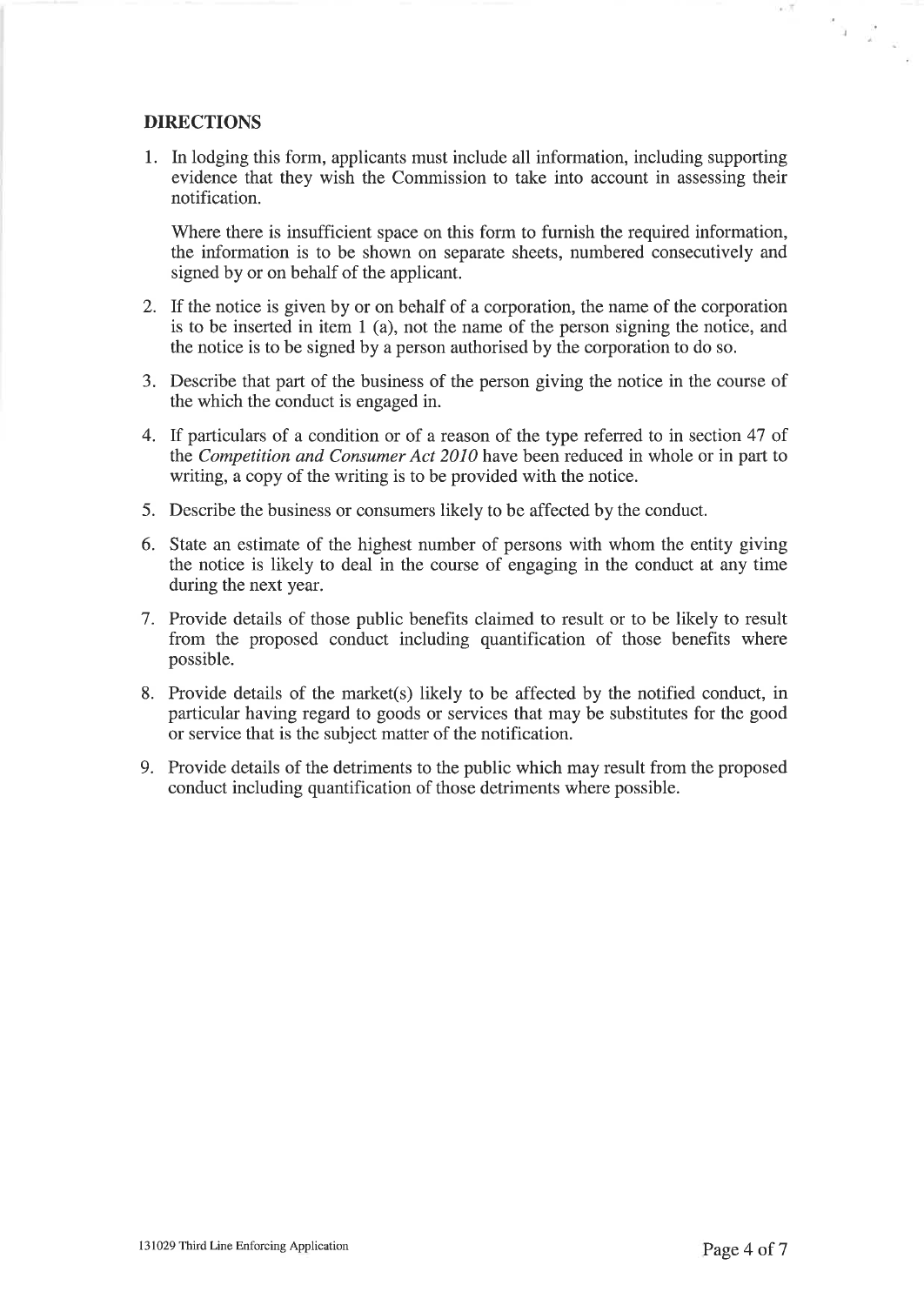#### ANNEXURE A

- t. Tamala Park Regional Council (for and on behalf of the landowners being the City of Perth, the Town of Victoria Park, the City of Joondalup, the City of Vincent, the Town of Cambridge, the City of Wanneroo and the City of Stirling) ('TPRC") is developing a residential estate known as Catalina Estate which is situated in the outer metropolitan suburb of Clarkson approximately 34 kilometres north-west of Perth and which is being developed in stages ("Estate").
- 2. Satterley Property Group ("SPG") has been appointed by TPRC as the project and sales manager of the Estate.
- TPRC has identified up to 88 medium density lots ("House and Land Package Lots") out of 278 proposed lots within Stages 9, 10, 11, 12 & 13 of the Estate which it proposes to offer to selected builders ("Builders") to market on the basis that the Builders will construct residences for purchasers on the House and Land Package Lots. 3.
- TPRC will undertake a public tender process to identify which Builders it proposes to appoint to construct residences for purchasers on the House and Land Package Lots based upon the following selection criteria: 4.
	- (a) experience in medium density design and construction;
	- (b) capacity to meet market demand;
	- (c) building design;

 $\frac{1}{2}$  .

- (d) sustainability credentials;
- (e) innovation; and
- (f) financial capacity.
- It is proposed that the Builders will be able to market (in conjunction with TPRC and SPG) "house and land packages" on the House and Land Package Lots. lt will be a condition of the sale of the House and Land Package Lots by TPRC that purchasers enter into a building contract with one of the Builders. Prime facie, this proposal may amount to third line forcing under the provisions of the Competition and Consumer Act 2010 (Cth). 5.
- It is proposed that TPRC will also enter into put options with Builders whereby any House and Land Package Lots not sold to purchasers as mentioned in ltem 5 above within a specified timeframe may be required to be purchased from TPRC by the Builders. 6.
- It is considered that the likely benefit to the public from the proposed conduct will outweigh the likely detriment to the public from the proposed conduct in that the conduct will encourage the Builders to build residences 7.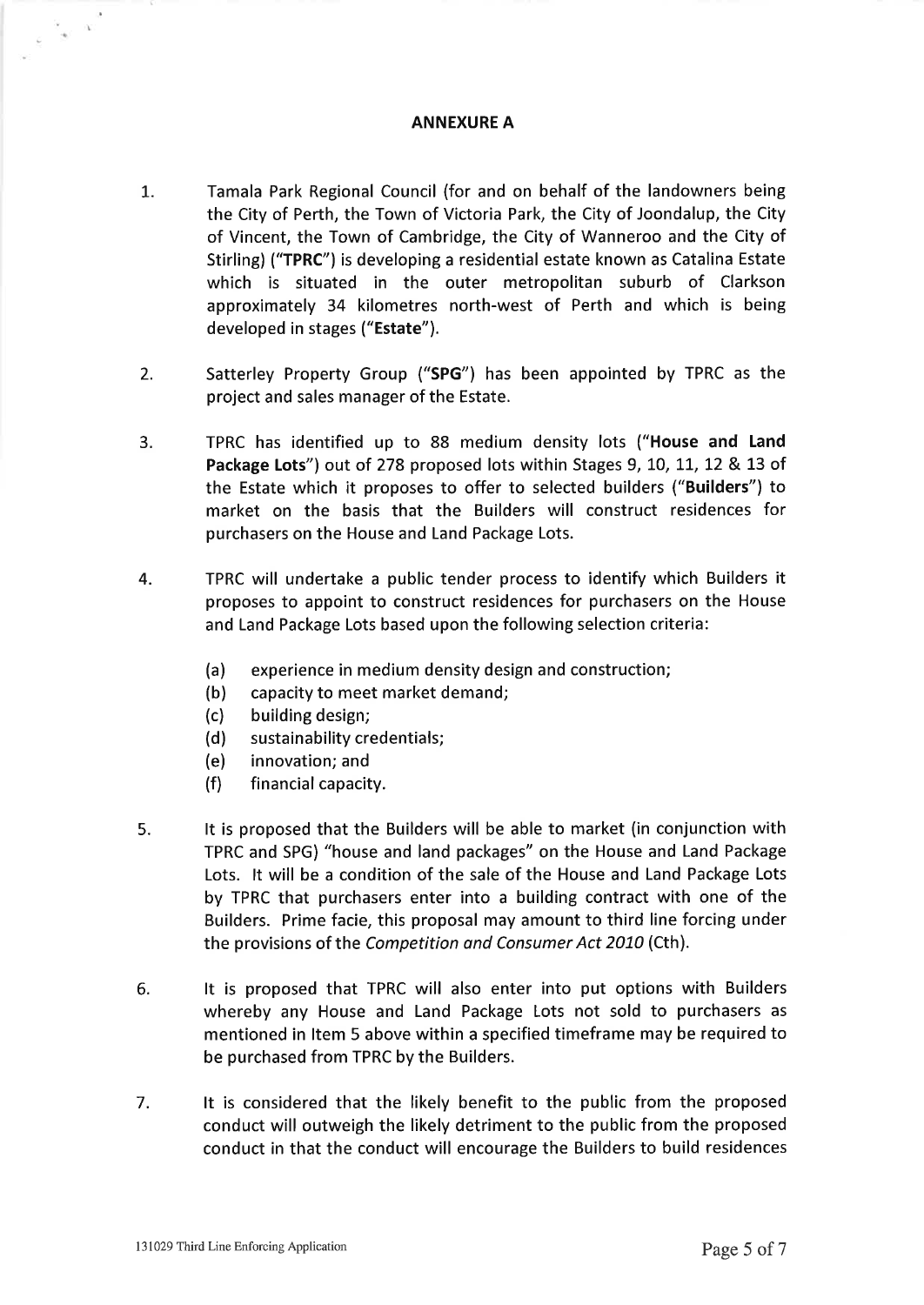of a high standard and which will meet TPRC's requirements and which are intended to be competitively priced.

- 8. It is considered that this proposal will not have the effect of substantially lessening competition in the market for residential land and/or building services in Clarkson or in the vicinity of the Estate given that there will be 190 proposed lots within Stages 9, 10, 11, 12 & 13 of the Estate which will be sold without restriction. Additionally, in each of TPRC's three most recent builder's releases four or more builders were allocated lots, providing competition for the sale of the House and Land Package lots. TPRC expect a similar number of builders to participate in the House and Land Package lots in stages 9, 10, 11, 12 & 13. TPRC expects that prospective purchasers will receive a competitively priced building price for the proposed residence to be constructed on the House and Land Package Lots.
- It should also be noted that the Estate is located within the north western metropolitan suburb of Clarkson where there are a number of vacant lots (without restriction) available for sale in nearby suburbs. 10.
- TPRC and SPG will not receive any fee, commission or other financial reward in relation to the building contracts to be entered into between the Builders and purchasers of the House and Land Package Lots. 17.
- It is also proposed that the put options for the House and Land Package Lots will include a condition that the Builder must participate in the Catalina Waste Management Program. The Catalina Waste Management Program requires the Builder to contract with lnstant Waste Management to provide recycling bins and recycle material at their recycling facility in Bayswater, Western Australia. The fee schedule for the Catalina Waste Management Program is shown in the table below. L2.

| House Size<br>(incl carport) | Single Storey<br>(3 "Bin and Cleans")<br>(ex GST) |          | Double Storey<br>(4 "Bin and Cleans")<br>(ex GST) |          |
|------------------------------|---------------------------------------------------|----------|---------------------------------------------------|----------|
| $0 - 100$ sam                | \$                                                | 2,550,00 |                                                   | 3,850,00 |
| $101 - 200$ sqm              |                                                   | 2,550.00 | \$                                                | 4.150.00 |
| $201 - 260$ sam              | \$                                                | 2,800.00 | \$                                                | 4,250.00 |
| $261 - 320$ sqm              | \$                                                | 3,100.00 | œ                                                 | 4.550.00 |
| $321 - 400$ sqm              | \$                                                | 3,750.00 | \$                                                | 5.100.00 |
| $>401$ sam                   | S                                                 | 4,350.00 | \$                                                | 5,420.00 |

Prime facie, this proposal may amount to third line forcing under the provisions of the Competition ond Consumer Act 2070 (Cth). The TPRC will pay a rebate of 5900 per house to Builders as a contribution towards the costs of participating in the Catalina Waste Management Program. The cost is also substantially offset by the reduction in bob cat and bin services that would otherwise be required by the Builder.

 $\mathbb{R}$ 

 $\begin{smallmatrix} \mathbf{z} \\ \mathbf{z} \\ \mathbf{z} \end{smallmatrix}$